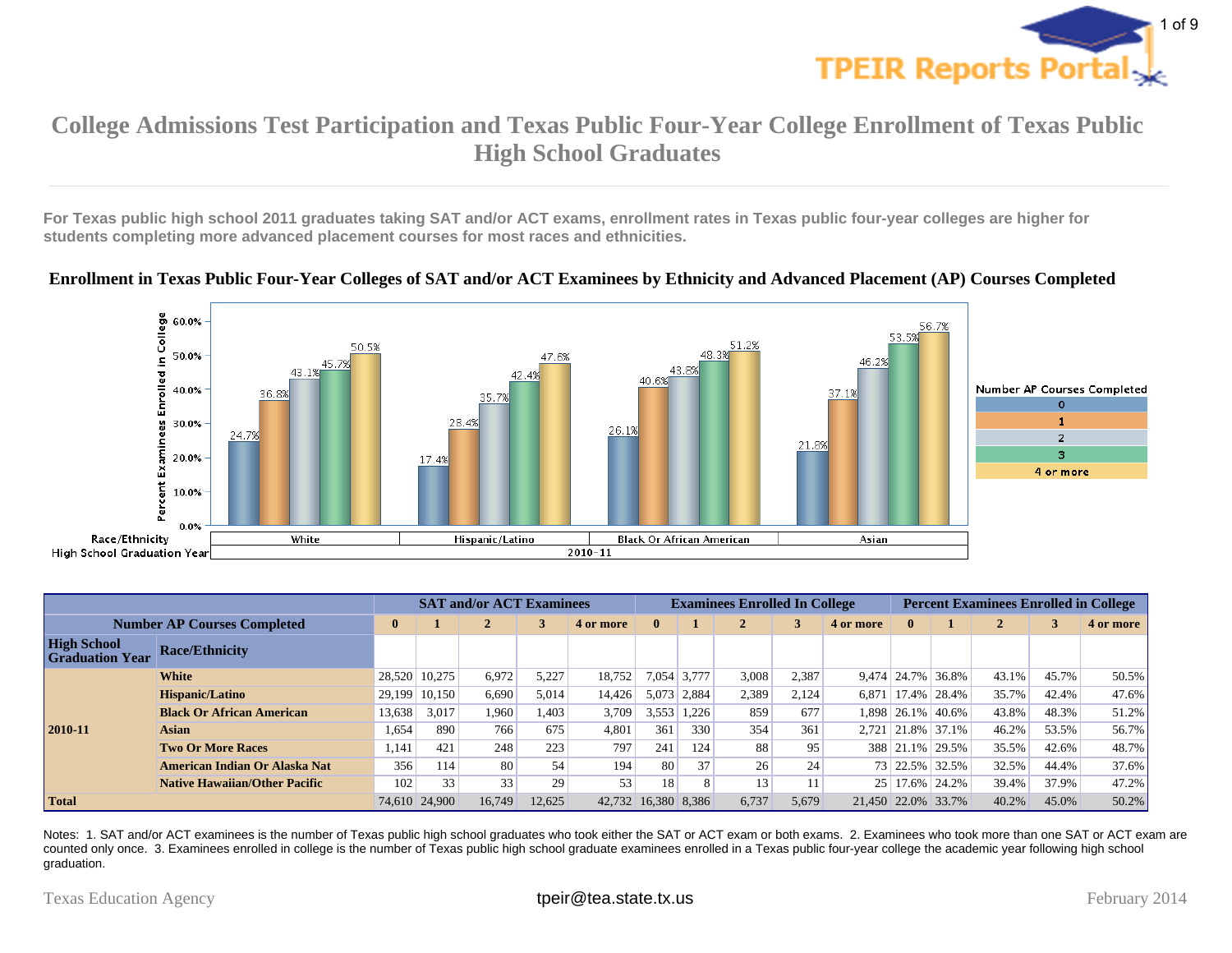

**For Texas public high school 2011 graduates taking SAT and/or ACT exams who met or exceed SAT and/or ACT exam criterion, enrollment rates in Texas public four-year colleges are nearly the same for economically disadvantaged students and non-economically disadvantaged students regardless of the number of AP courses completed. (Note that data in this report represent only Texas public four-year colleges and do not include out-of-state or Texas public two-year or Texas private higher education institutions.)**

#### **Enrollment in Texas Public Four-Year Colleges of SAT and/or ACT Examinees by Economically Disadvantaged Status and Advanced Placement (AP) Courses Completed**



|                                                 |                                             |                                                     |        |        | <b>SAT and/or ACT Examinees</b> |           |               |       | <b>Examinees Enrolled In College</b> |       |           |              | <b>Percent Examinees Enrolled in College</b> |       |       |           |       |  |
|-------------------------------------------------|---------------------------------------------|-----------------------------------------------------|--------|--------|---------------------------------|-----------|---------------|-------|--------------------------------------|-------|-----------|--------------|----------------------------------------------|-------|-------|-----------|-------|--|
| <b>Number AP Courses Completed</b>              |                                             | $\mathbf{0}$                                        |        |        |                                 | 4 or more | $\bf{0}$      |       |                                      |       | 4 or more |              |                                              | ◢     |       | 4 or more |       |  |
| <b>High School</b><br><b>Graduation</b><br>Year | <b>Economically</b><br><b>Disadvantaged</b> | <b>SAT</b> and/or<br><b>ACT</b><br><b>Criterion</b> |        |        |                                 |           |               |       |                                      |       |           |              |                                              |       |       |           |       |  |
|                                                 | Yes                                         | At or Above                                         | 1,757  | .405   | 1,315                           | 1,192     | 6,513         | 726   | 646                                  | 654   | 606       |              | 3,458 41.3%                                  | 46.0% | 49.7% | 50.8%     | 53.1% |  |
| $ 2010 - 11 $                                   |                                             | Below                                               | 47,223 | 13.075 | 7,942                           | 5,584     | 12,440        | 8,572 | 3,691                                | 2.728 | 2,271     | 5,698        | 18.2%                                        | 28.2% | 34.3% | 40.7%     | 45.8% |  |
|                                                 | N <sub>o</sub>                              | At or Above                                         | 3.740  | 3,487  | 3,312                           | 3,094     | 18,257        | 1,573 | 1,610                                | 1,608 | 1,548     | 9,451        | 42.1%                                        | 46.2% | 48.6% | 50.0%     | 51.8% |  |
|                                                 |                                             | <b>Below</b>                                        | 21,890 | 6,933  | 4.180                           | 2,755     | 5,522         | 5,509 | 2.439                                | 1,747 | .254      |              | 2,843 25.2%                                  | 35.2% | 41.8% | 45.5%     | 51.5% |  |
| <b>Total</b>                                    |                                             |                                                     | 74,610 | 24.900 | 16.749                          | 12.625    | 42,732 16,380 |       | 8,386                                | 6,737 | 5,679     | 21.450 22.0% |                                              | 33.7% | 40.2% | 45.0%     | 50.2% |  |

Notes: 1. SAT and/or ACT examinees is the number of Texas public high school graduates who took either the SAT or ACT or both exams. 2. Examinees who took more than one SAT or ACT exam are counted only once. 3. Examinees enrolled in college is the number of examinees enrolled in a Texas public four-year college the academic year following high school graduation. 4. Economically disadvantaged is defined as Texas public high school students were economically disadvantaged at any time during their enrollment in Texas public schools.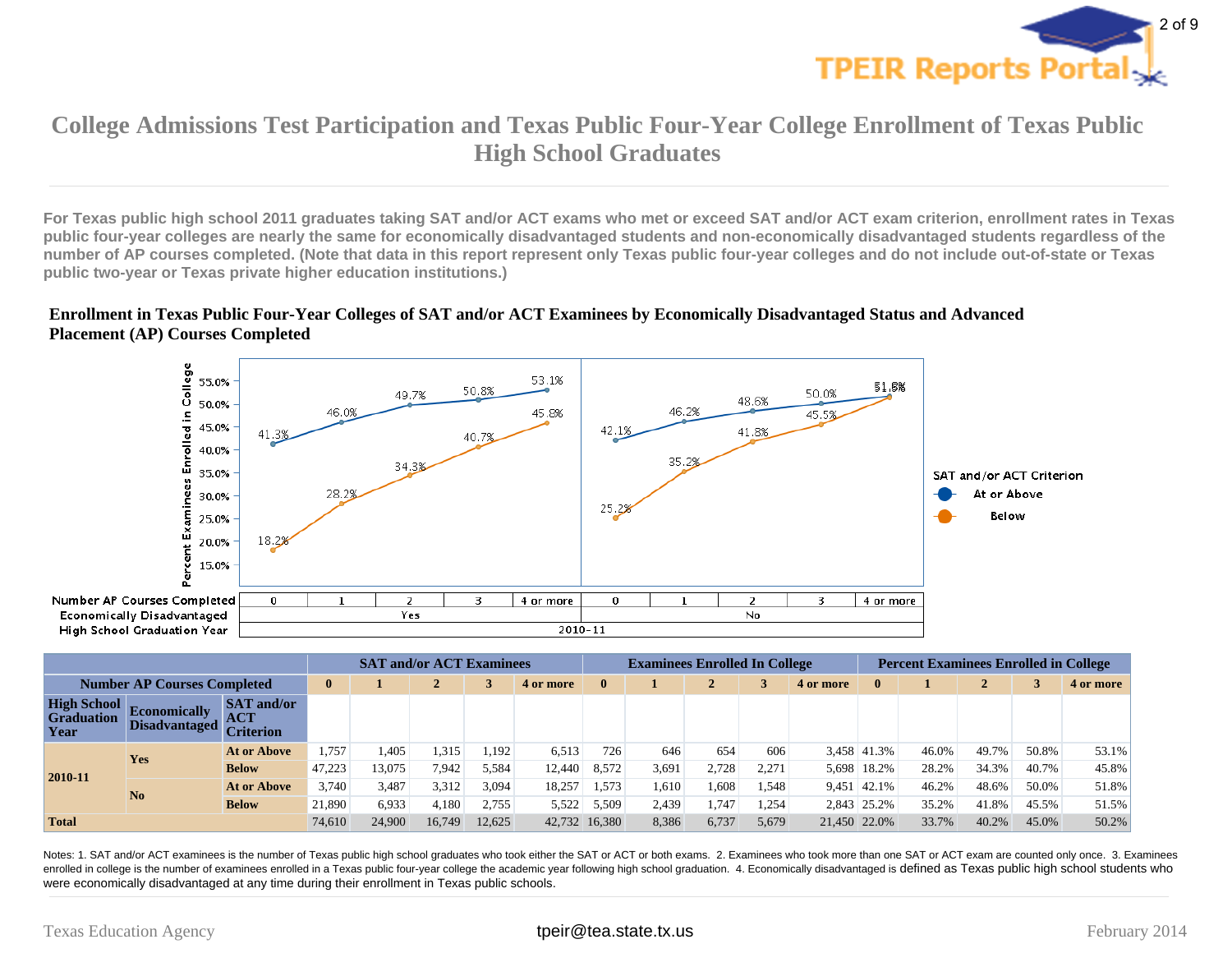

**For Texas public high school 2011 graduates who took SAT exams, enrollment in Texas public four-year colleges the year following high school graduation increases as the number of advanced placement courses completed increases for most SAT combined score ranges. (Note that data in this report represent only Texas public four-year colleges and do not include out-of-state or Texas public two-year or Texas private higher education institutions.)**



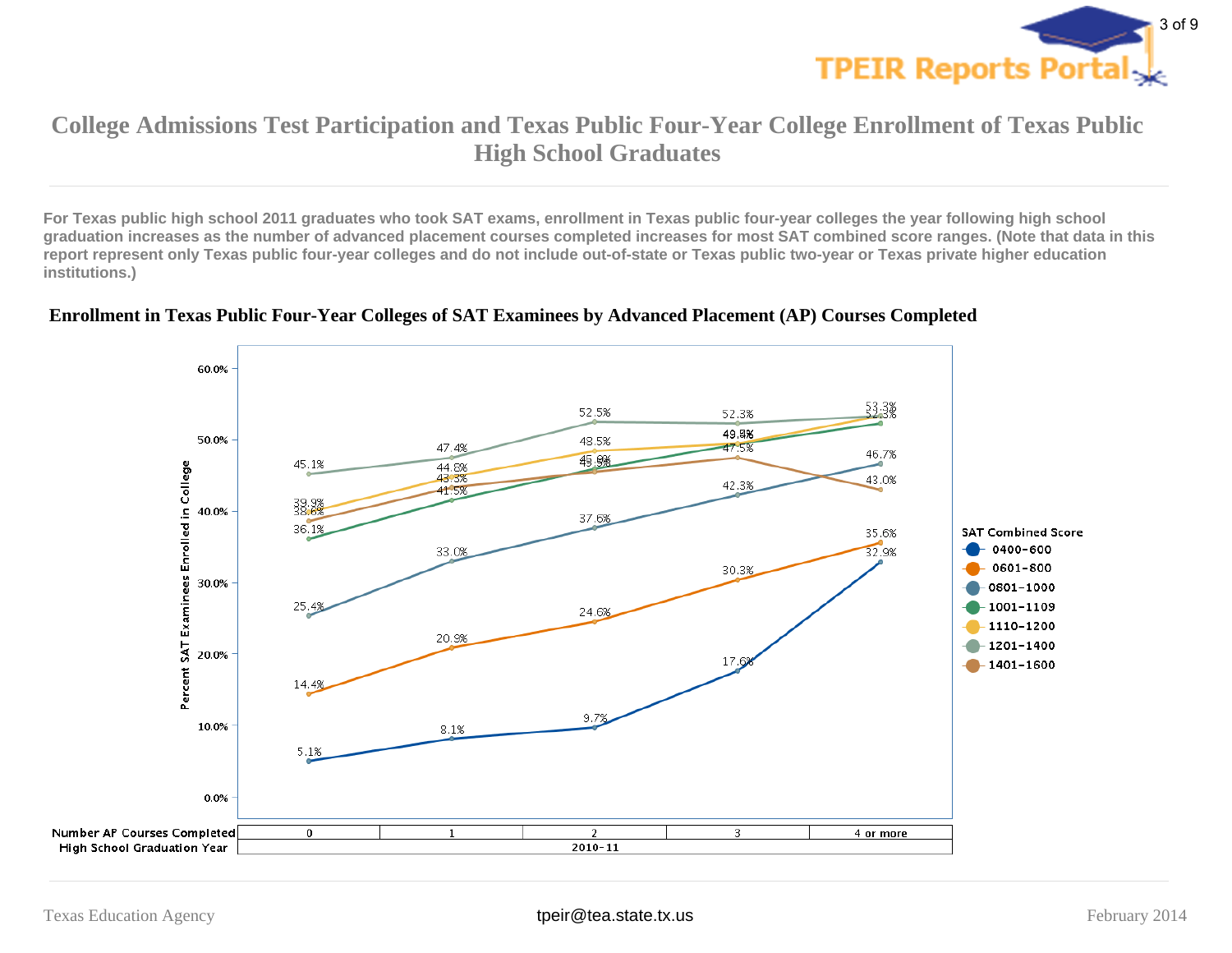

|                                              | Enrollment in Texas Public Four-Year Colleges of SAT Examinees by Advanced Placement (AP) Courses Completed |        |                |        |                      |          |        |       |       |                                          |          |                                                  |       |       |           |       |  |  |
|----------------------------------------------|-------------------------------------------------------------------------------------------------------------|--------|----------------|--------|----------------------|----------|--------|-------|-------|------------------------------------------|----------|--------------------------------------------------|-------|-------|-----------|-------|--|--|
|                                              |                                                                                                             |        |                |        | <b>SAT Examinees</b> |          |        |       |       | <b>SAT Examinees Enrolled In College</b> |          | <b>Percent SAT Examinees Enrolled in College</b> |       |       |           |       |  |  |
| <b>Number AP Courses Completed</b>           |                                                                                                             |        | $\overline{2}$ | 3      | 4 or more            | $\bf{0}$ |        |       |       | 4 or more                                | $\bf{0}$ |                                                  |       |       | 4 or more |       |  |  |
| <b>High School</b><br><b>Graduation Year</b> | <b>SAT Combined</b><br><b>Score</b>                                                                         |        |                |        |                      |          |        |       |       |                                          |          |                                                  |       |       |           |       |  |  |
|                                              | 0400-600                                                                                                    | 2,492  | 272            | 103    | 51                   | 73       | 126    | 22    | 10    | 9                                        | 24       | 5.1%                                             | 8.1%  | 9.7%  | 17.6%     | 32.9% |  |  |
|                                              | 0601-800                                                                                                    | 16,877 | 3,336          | 1,685  | 979                  | 1,553'   | 2.426  | 696   | 414   | 297                                      | 553      | 14.4%                                            | 20.9% | 24.6% | 30.3%     | 35.6% |  |  |
|                                              | 0801-1000                                                                                                   | 26,689 | 9,460          | 5,872  | 4,132                | 8,618    | 6.766  | 3.121 | 2.209 | 1,748                                    | 4,024    | 25.4%                                            | 33.0% | 37.6% | 42.3%     | 46.7% |  |  |
| 2010-11                                      | 1001-1109                                                                                                   | 6,374  | 4,079          | 3,198  | 2,474                | 7,429    | 2.299  | 1,693 | 1,467 | 1,221                                    | 3,883    | 36.1%                                            | 41.5% | 45.9% | 49.4%     | 52.3% |  |  |
|                                              | 1110-1200                                                                                                   | 2,481  | 2,354          | 2,163  | 1,960                | 7,975    | 989    | 1,055 | 1,048 | 970                                      | 4,254    | 39.9%                                            | 44.8% | 48.5% | 49.5%     | 53.3% |  |  |
|                                              | 1201-1400                                                                                                   | 864    | .050           | 1,271  | 1,326                | 11,397   | 390    | 498   | 667   | 693                                      | 6,078    | 45.1%                                            | 47.4% | 52.5% | 52.3%     | 53.3% |  |  |
|                                              | 1401-1600                                                                                                   | 44     | 67             | 88     | 101                  | 2,637    | 17     | 29    | 40    | 48                                       | 1,135    | 38.6%                                            | 43.3% | 45.5% | 47.5%     | 43.0% |  |  |
| <b>Total</b>                                 |                                                                                                             | 55,821 | 20.618         | 14.380 | 11,023               | 39,682   | 13,013 | 7,114 | 5,855 | 4,986                                    | 19,951   | 23.3%                                            | 34.5% | 40.7% | 45.2%     | 50.3% |  |  |

Notes: 1. SAT examinees is the number of Texas public high school graduates who took an SAT exam. Students who took multiple exams are counted only once. 2. SAT examinees enrolled in college is the number of examinees enrolled in Texas public four-year colleges the academic year following high school graduation. 3. The SAT combined score combines scores from the critical reading and mathematics sections of the exam. A combined score greater than or equal to 1110 meets or exceeds the criterion scores required for AEIS Gold Performance Acknowledgement.

Texas Education Agency **tpeir@tea.state.tx.us their@tea.state.tx.us** February 2014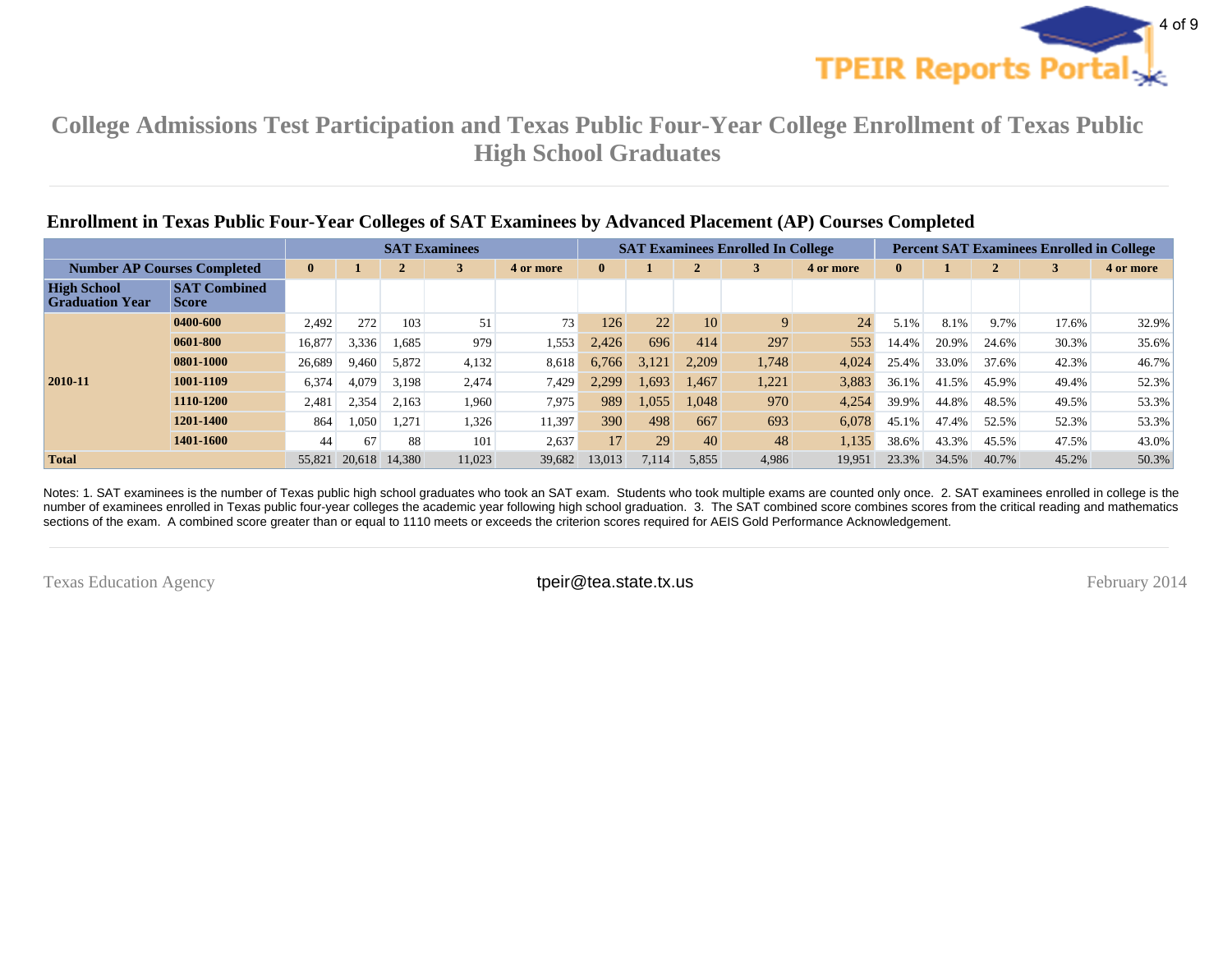

**For Texas public high school 2011 graduates who took ACT exams, enrollment in Texas public four-year colleges the year following high school graduation increases as the number of advanced placement courses completed increases for most ACT composite score ranges. (Note that data in this report represent only Texas public four-year colleges and do not include out-of-state or Texas public two-year or Texas private higher education institutions.)**



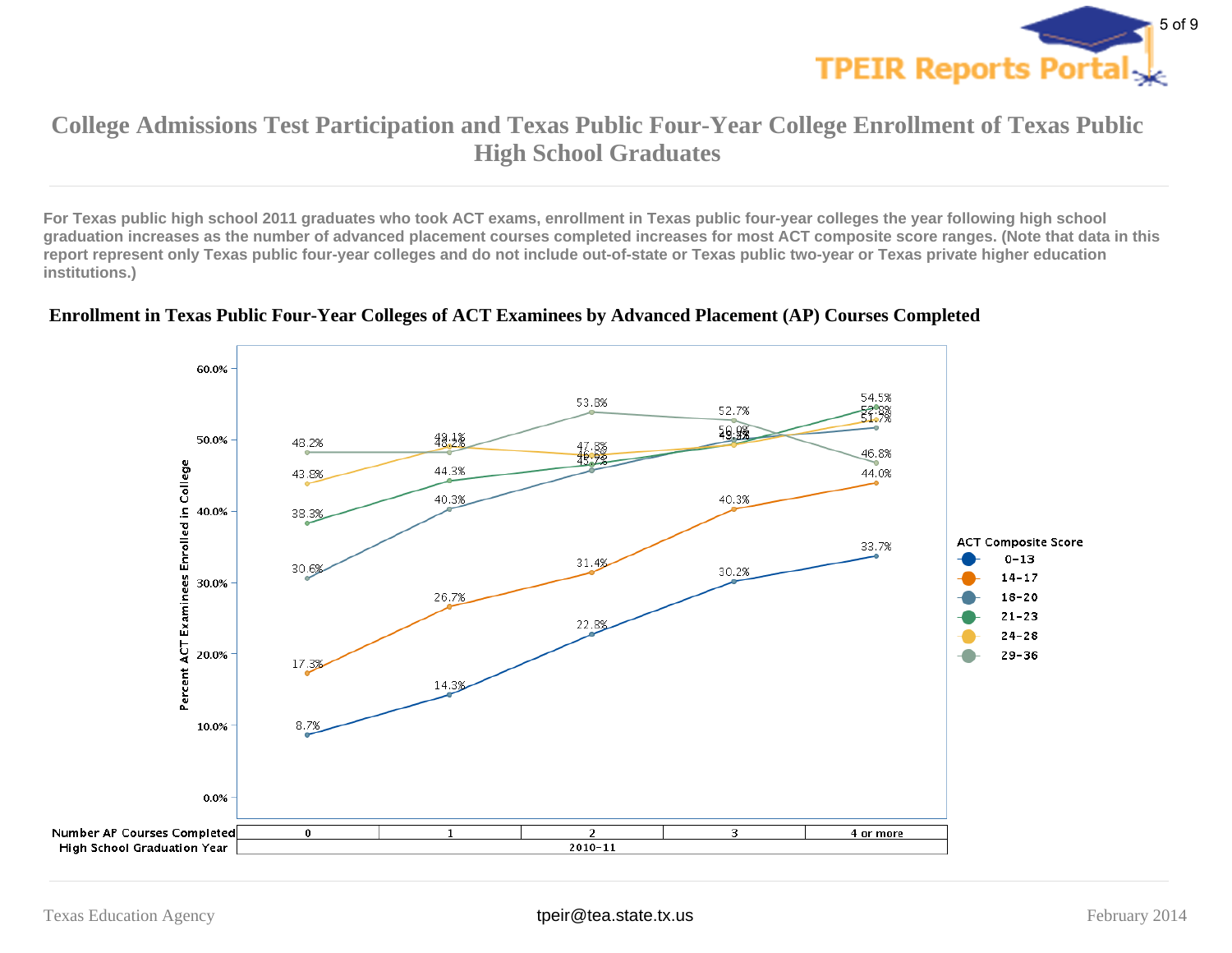

|                                              | <b>Enrollment in Texas Public Four-Year Colleges of ACT Examinees by Advanced Placement (AP) Courses Completed</b> |          |        |                      |       |           |              |                                          |       |             |                                                  |          |       |              |       |           |  |
|----------------------------------------------|--------------------------------------------------------------------------------------------------------------------|----------|--------|----------------------|-------|-----------|--------------|------------------------------------------|-------|-------------|--------------------------------------------------|----------|-------|--------------|-------|-----------|--|
|                                              |                                                                                                                    |          |        | <b>ACT Examinees</b> |       |           |              | <b>ACT Examinees Enrolled In College</b> |       |             | <b>Percent ACT Examinees Enrolled in College</b> |          |       |              |       |           |  |
| <b>Number AP Courses Completed</b>           |                                                                                                                    | $\bf{0}$ |        | $\mathbf{2}$         |       | 4 or more | $\mathbf{0}$ |                                          |       | 3           | 4 or more                                        | $\bf{0}$ |       | $\mathbf{2}$ | 3     | 4 or more |  |
| <b>High School</b><br><b>Graduation Year</b> | <b>ACT Composite</b><br><b>Score</b>                                                                               |          |        |                      |       |           |              |                                          |       |             |                                                  |          |       |              |       |           |  |
|                                              | $0-13$                                                                                                             | 4,896    | 826    | 373                  | 212   | 406       | 424          | 118                                      | 85    | 64          | 137                                              | 8.7%     | 14.3% | 22.8%        | 30.2% | 33.7%     |  |
|                                              | 14-17                                                                                                              | 13,021   | 2,829  | 1,572                | 1,047 | 1,967     | 2,257        | 754                                      | 494   | 422         | 865                                              | 17.3%    | 26.7% | 31.4%        | 40.3% | 44.0%     |  |
| $2010 - 11$                                  | $18-20$                                                                                                            | 9,299    | 3,013  | 1,969                | 1.412 | 3,048     | 2.844        | 1.215                                    | 899   | 706         | 1,575                                            | 30.6%    | 40.3% | 45.7%        | 50.0% | 51.7%     |  |
|                                              | $21 - 23$                                                                                                          | 5,787    | 2,971  | 2,072                | 1,637 | 4,337     | 2.218        | 1,315                                    | 965   | 808         | 2,365                                            | 38.3%    | 44.3% | 46.6%        | 49.4% | 54.5%     |  |
|                                              | 24-28                                                                                                              | 2,827    | 2,326  | 2,100                | 1,819 | 8,040     | 1,239        | 1.141                                    | 1,004 | 895         | 4,248                                            | 43.8%    | 49.1% | 47.8%        | 49.2% | 52.8%     |  |
|                                              | 29-36                                                                                                              | 307      | 363    | 455                  | 467   | 5,378     | 148          | 175                                      | 245   | 246         | 2,516                                            | 48.2%    | 48.2% | 53.8%        | 52.7% | 46.8%     |  |
| <b>Total</b>                                 |                                                                                                                    | 36.137   | 12.328 | 8.541                | 6,594 | 23,176    | 9,130        | 4.718                                    |       | 3,692 3,141 | 11.706                                           | 25.3%    | 38.3% | 43.2%        | 47.6% | 50.5%     |  |

#### Notes: 1. ACT examinees is the number of Texas public high school graduates who took an ACT exam. Students who took multiple exams are counted only once. 2. ACT examinees enrolled in college is the number of examinees enrolled in Texas public four-year colleges the academic year following high school graduation. 3. The ACT composite score is an average of the scores on the four sections of the examination: English, mathematics, reading, and science. A composite score greater than or equal to 24 meets or exceeds the criterion scores required for AEIS Gold Performance Acknowledgement.

Texas Education Agency **Exas Education Agency** trees the intervals the transition of the intervals of the intervals of the intervals of the intervals of the intervals of the intervals of the intervals of the intervals of t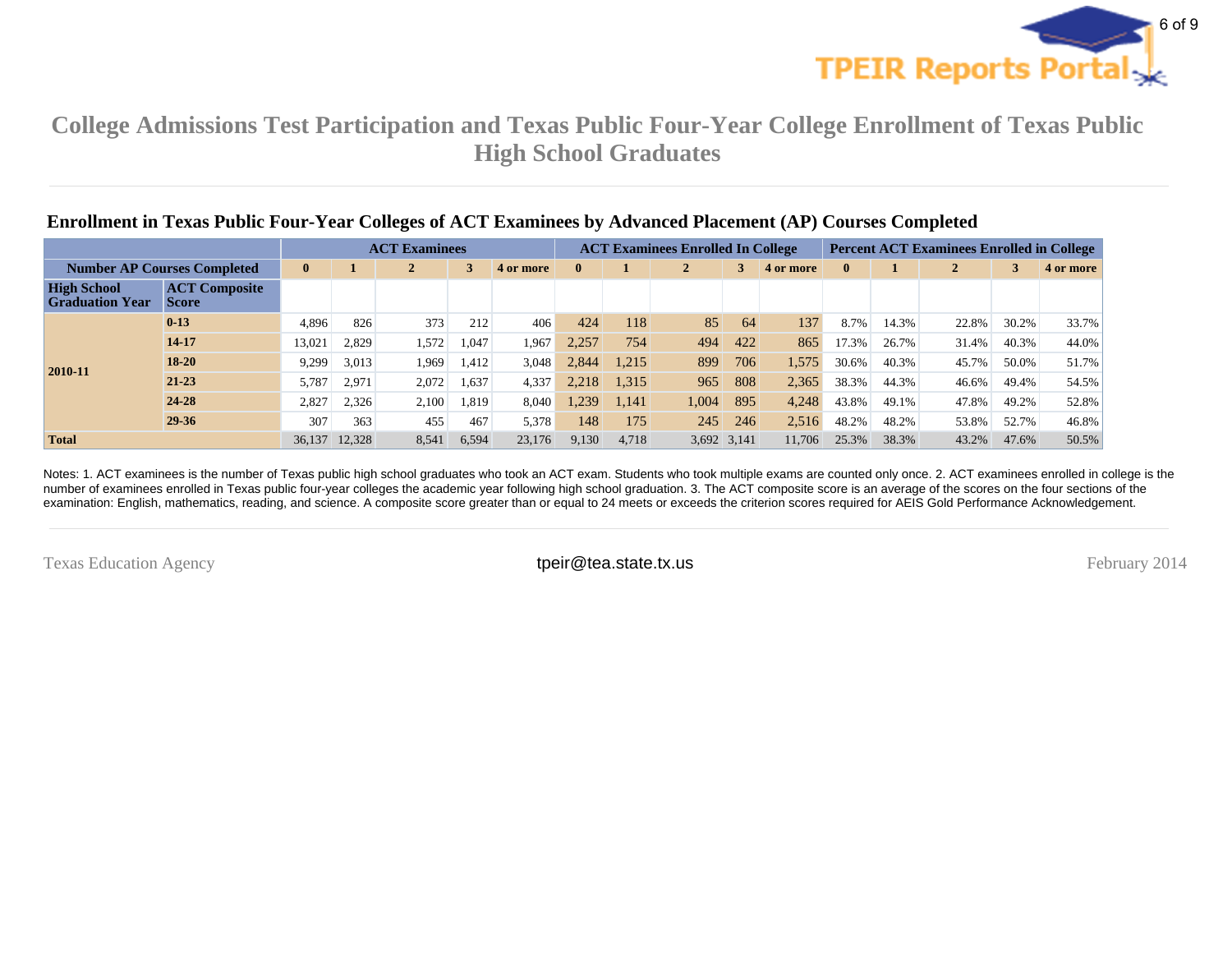

7 of 9

# **College Admissions Test Participation and Texas Public Four-Year College Enrollment of Texas Public High School Graduates**

| <b>Purpose</b> | This report provides information on student enrollment in Texas public four-year colleges for Texas public high<br>school graduates who took the SAT and/or ACT college admission tests. For specific high school graduation<br>years, it displays SAT and/or ACT test participation, the number of Advanced Placement (AP) courses<br>completed, and college enrollment. For high school graduates participating in college admission tests, these<br>reports further explore the relationships between admission test scores, the number of AP courses completed,<br>and college enrollment. High school graduates taking SAT and/or ACT tests are also reported by<br>economically disadvantaged status and ethnicity.<br>Data for this report are for Texas public high school graduates from the 2010-11 academic year.<br>For in-depth information on statewide participation and performance results on the SAT and ACT tests, see<br>the Texas Education Agency (TEA) Accountability Research annual reports on college admissions testing of<br>graduating seniors in Texas public schools at http://www.tea.state.tx.us/acctres/sat_act_index.html. |
|----------------|---------------------------------------------------------------------------------------------------------------------------------------------------------------------------------------------------------------------------------------------------------------------------------------------------------------------------------------------------------------------------------------------------------------------------------------------------------------------------------------------------------------------------------------------------------------------------------------------------------------------------------------------------------------------------------------------------------------------------------------------------------------------------------------------------------------------------------------------------------------------------------------------------------------------------------------------------------------------------------------------------------------------------------------------------------------------------------------------------------------------------------------------------------------|
| Data Sources   | Data in this report come from the Texas Public Education Information Management System (PEIMS), the<br>Texas Higher Education Coordinating Board (THECB), the College Board, and ACT, Inc.<br>High school graduate data used for this report come from PEIMS.<br>The College Board provides TEA with annual examination results for Texas public high school SAT<br>examinees. Similarly, ACT, Inc. provides TEA with annual examination results for Texas public high school<br>ACT examinees. Students may take the SAT and ACT examinations more than once, but TEA receives and<br>reports only the results of examinees' most recent examination for each test.<br>College enrollment data consist of THECB enrollment data in Texas public 4-year higher education institutions.<br>Data used in this report represent only Texas public four-year colleges and do not include out-of-state or<br>Texas public two-year or Texas private higher education institutions.<br>For information about THECB: http://www.thecb.state.tx.us/<br>For information about PEIMS: http://www.tea.state.tx.us/index4.aspx?id=3012                                    |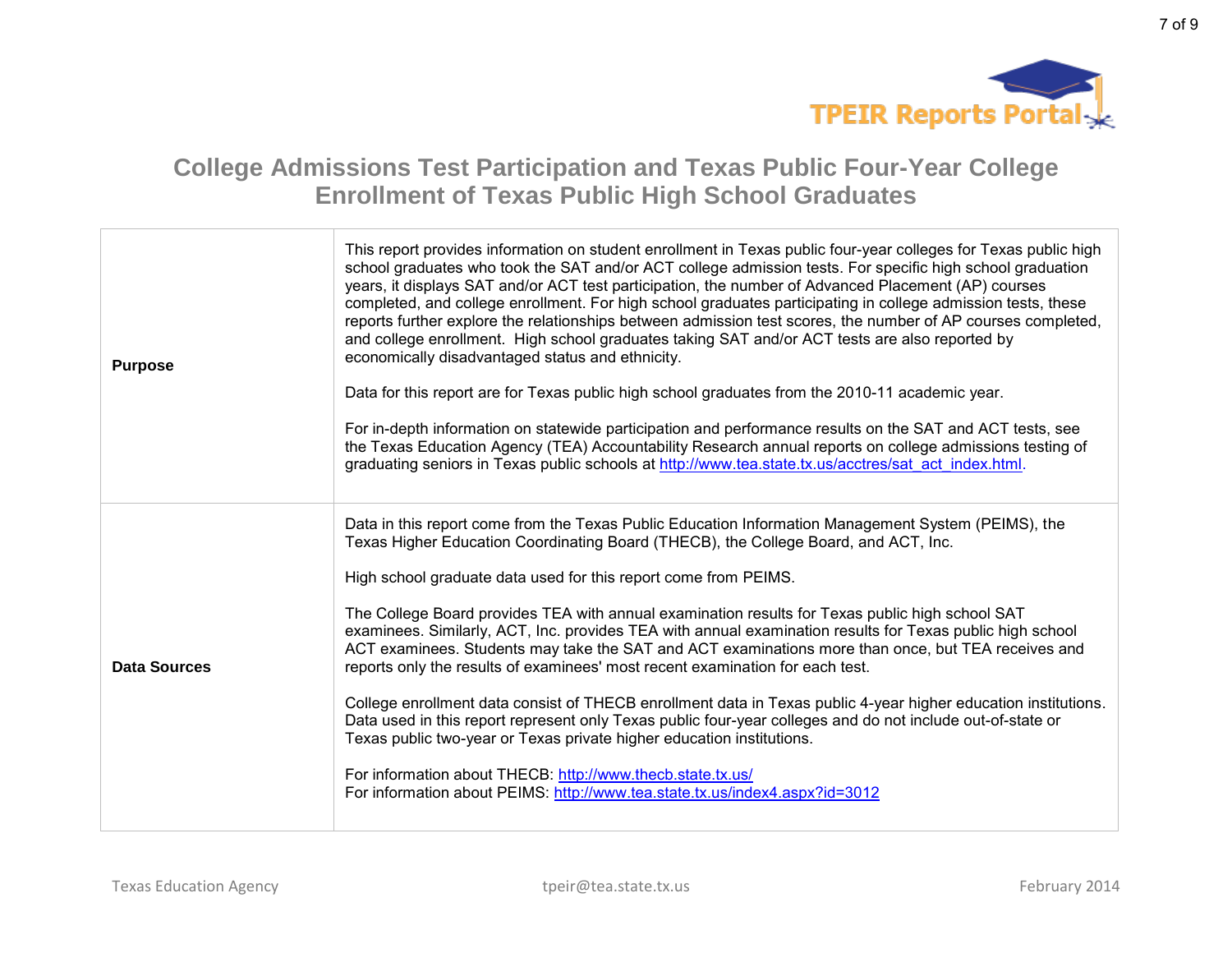

| <b>Data Elements</b>              |                                                                                                                                                                                                                                                                                                                                                                                                                                 |
|-----------------------------------|---------------------------------------------------------------------------------------------------------------------------------------------------------------------------------------------------------------------------------------------------------------------------------------------------------------------------------------------------------------------------------------------------------------------------------|
| Advanced Placement (AP)           | The AP program is a cooperative educational endeavor between secondary schools and colleges and<br>universities. It is designed to enroll high school students in college-level courses. AP courses are developed<br>locally and taught by high school teachers, based on course information provided by the College Board.                                                                                                     |
| Number of AP Courses<br>Completed | Categories for the number of AP courses completed include: 0 AP courses, 1 AP course, 2 AP courses, 3 AP<br>courses, and 4 or more AP courses. Note that the '0' AP courses category includes students who took but did<br>not complete one or more AP courses as well as students who did not complete an AP course. For this report,<br>AP course completed means all semesters of a particular AP course were completed.     |
| <b>Economically Disadvantaged</b> | Indicates whether the Texas public high school graduate was ever identified as being economically<br>disadvantaged at anytime during his/her Texas public school enrollment.                                                                                                                                                                                                                                                    |
| <b>High School Graduates</b>      | Students reported as graduating from a Texas public school through the Texas Public Education Information<br>Management System (PEIMS). Students graduating from the Texas School for the Deaf, the Texas School for<br>the Blind and Visually Impaired, and Texas Youth Commission schools are not included.                                                                                                                   |
| SAT and/or ACT Test<br>Examinees  | Texas public high school graduates taking either the SAT and/or the ACT exam. Students taking more than<br>one exam in the same district are counted only once. This count only includes student SAT/ACT exam<br>records which were matched to state of Texas assigned student identifiers and includes only those exam<br>results received by the Texas Education Agency no later than the high school graduation school year. |
| Examinees Enrolled in             | The number of Texas public high school graduates enrolled in a 4-year institution of higher education as<br>reported by THECB during the academic year immediately following high school graduation and who took an                                                                                                                                                                                                             |